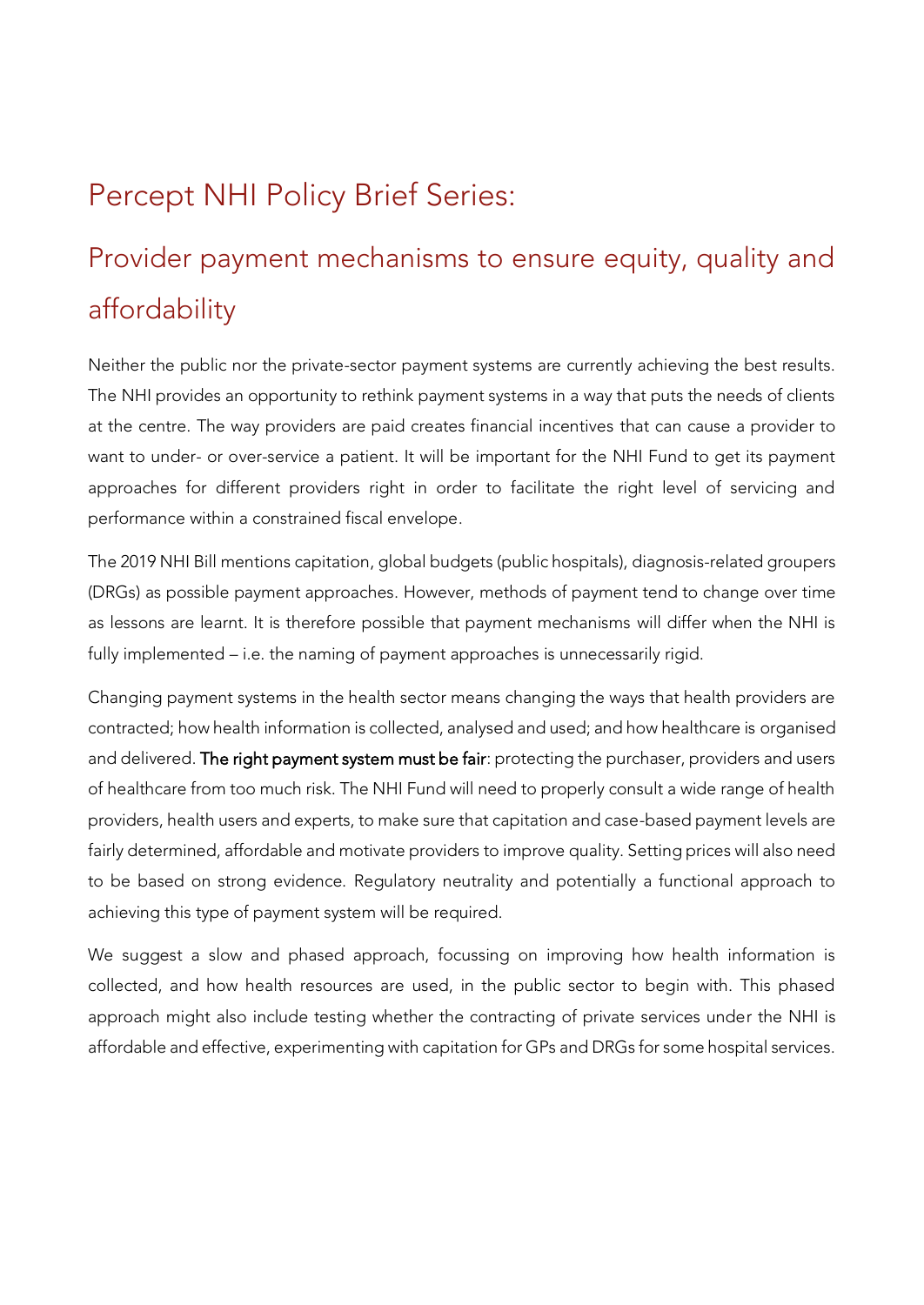### The South African provider payment environment

#### PUBLIC SECTOR: 'Line item budgeting'

In the public sector, budgets are decided at the start of the financial year with amounts set aside for specific providers, programmes, and types of care, with very little room for change. Staffing makes

up over 60% of public health spending, and staff are hired mostly on a permanent basis. This leaves little left over, especially within clinical settings, for the goods and services required to deliver care.

A salaried system means the health department is better able to predict and manage costs, but it doesn't motivate or reward health workers for providing efficient, quality care. Because the salaries and posts are fixed, more, or different types, of workers cannot be hired when needed.

**In direct contrast to line-item budgeting, fee-forservice can motivate providers to** *over-supply* **services because they are paid for every interaction, which is risky for the NHI Fund.**

#### PRIVATE SECTOR: Fee for service (FFS)

In the private sector, each service or treatment has a fee attached. Providers therefore get paid for every client that they see and treat, and for everything that they do for that patient. This creates a risk for the purchasers of healthcare, because it is difficult to predict healthcare costs given that there is no cap on what the provider can be paid. Beyond fee-for-service there are a few other payment systems sometimes used in the private sector (capitation, per diems, fixed fees, global fees and value-based contracts).

### Payment systems under the NHI Fund

#### Capitation for Primary Healthcare

**Capitation means that providers are paid a set amount per client, in advance of the service, and for a defined period of time (usually a year). The amount per person is based on how much, and which, services they are expected to use, and how quickly and effectively those services can be delivered. This payment is made regardless of whether the person seeks healthcare or not.**

Under the NHI, PHC services would be reimbursed based on capitation rates. Only providers who can offer multidisciplinary teams, including GPs, nurses and community health workers would be eligible to provider PHC care for NHI users. This reorganisation of care will be more difficult for the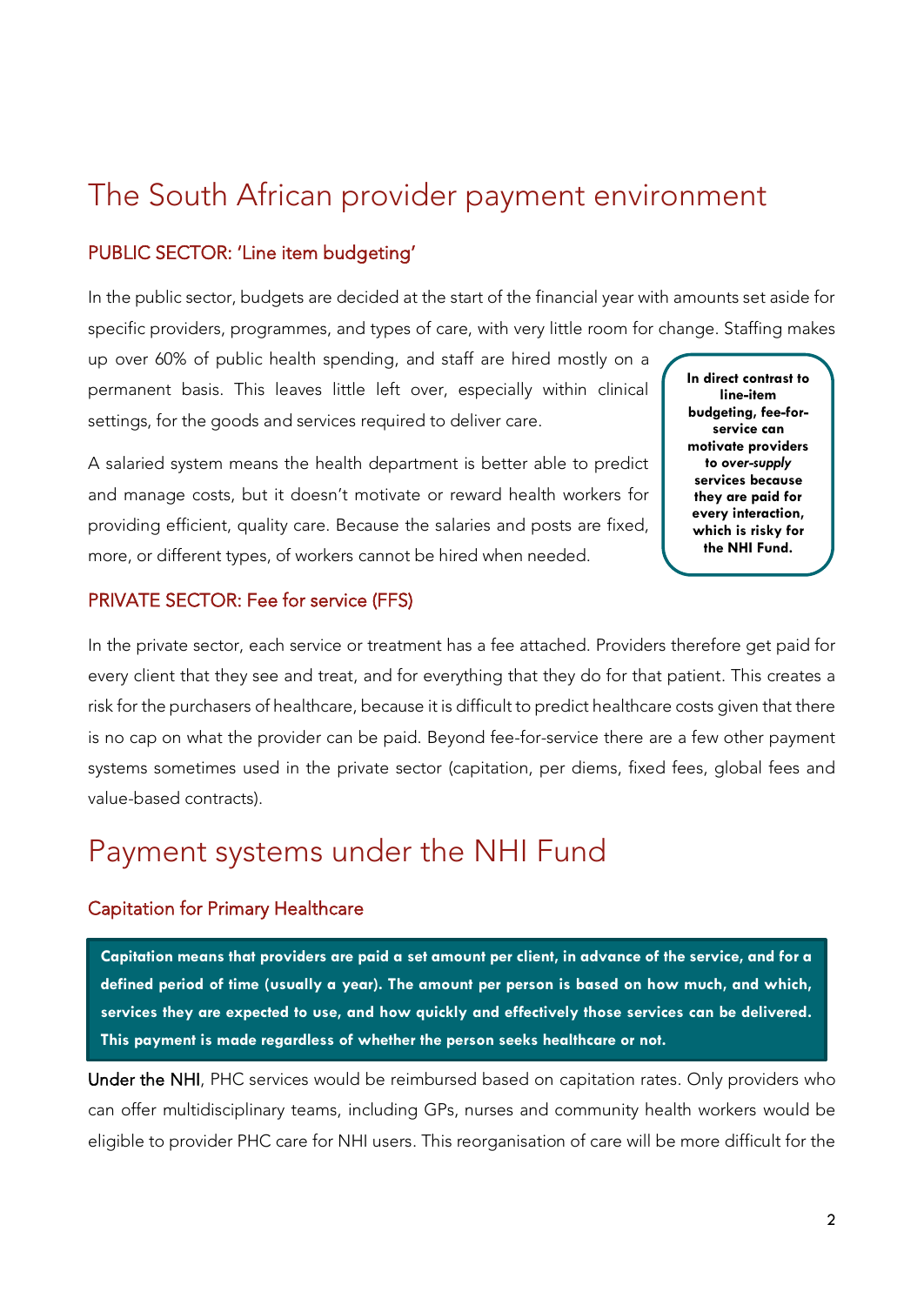private sector and GPs will need to feel confident that the volumes and ultimate reimbursement rate are worth the effort.

Capitation-based payment has the advantage of promoting equity, ensuring that funds follow clients and that rates are appropriate for the healthcare needs of the population. It also motivates providers to keep their populations healthy, since the more clients that use a health facility, the less profitable the capitation fee becomes. Therefore, under a capitation-based system, risks are carried largely by providers, who carry the costs if health services are used more than expected. This might mean that clients are under-serviced as a way of stretching primary health care funds.

It can also be difficult for health providers to judge whether capitation rates are fair or not, especially if not very much is known about how people are using health services in that area. By regularly measuring the health and progress of the population, and tracking which services are being accessed, the Fund could make sure that people are getting the health services they need and benefiting from them; while also making certain providers are fairly paid.

#### Diagnosis-related groupers (DRGs) for Hospital Care

Diagnosis-related groupers (DRGs) are a type of case-based payment system. Case‐based payments are fixed in advance and are based on what treatment/procedure the client is in hospital for. The fee includes all the costs of a specific case: health worker fees, hospital fees, medicines and food. With DRGs, fees are set for different *categories* of cases admitted to hospital. Categorisation is based on the characteristics of the client (such as age, sex and illness profile), as well as the type of care they need (for example, a hip replacement).

**Because purchasers of healthcare pay a fixed fee per category of client, providers are motivated to keep care affordable and use resources smartly: if they over-spend, they carry the costs. But, as with capitation, having a fixed fee per case may also result in under-servicing as a way of controlling spending. To ensure that the DRG payment system is not bringing down quality, The Fund will have to check their payments against the health outcomes of the clients, upping payments if necessary.**

#### Price setting

Under the NHI, a purchaser-provider split will enable the NHI Fund to buy services from both public and private providers, which will require a set of prices that are fairly determined.

South Africa's fractured health system means that the costs and structures of providing healthcare vary significantly both within and between the public and private sectors. The public and private sectors pay different rates on loans, taxes and staff. Public hospitals, for example, are able to employ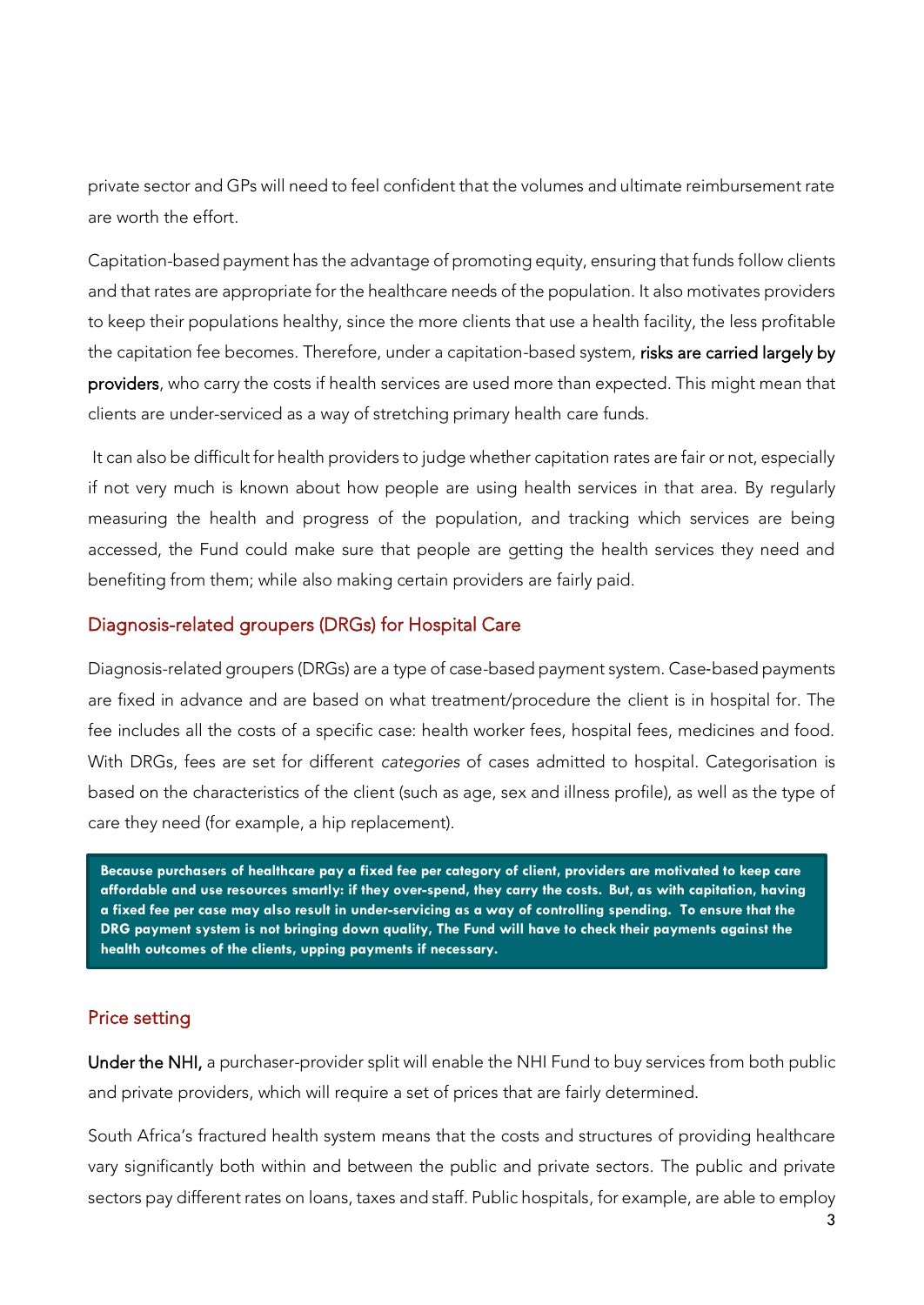doctors, while private sector hospitals are not. Even medicines are priced differently across sectors, although this will likely change under the NHI. Certain rules of the Health Professions Council of South Africa (HPCSA) that make contracting with teams and using alternative reimbursement approaches difficult also pose barriers to moving to new payment approaches.

Deciding on an acceptable, affordable capitation fee or rate per DRG will require significant discussion and negotiation. To make this process easier, stakeholders could agree on an overall approach to costing, making it unnecessary to have in-depth discussions about the pricing of each DRG.

To make sure the right amount of funds are being allocated per case category (DRG), information about how resources are used, and to what impact, will need to be accurately captured. In the private sector, there is already a significant amount of pricing information, which would make it easier to move towards DRGs. DRGs need to form part of a wider payment system to make sure that research, training, and hospital infrastructure are also well funded. The complexity of implementing DRGs should not be underestimated – significant investments in the collection of clinical and costing data will be required, and it will take time for consistent coding practices to develop.

### Value-based contracting as a future goal

The principle of value-based contracting is to give clients the most value for money: the best quality defined in terms of clients' improved health and wellbeing, per Rand spent. Because it relies on regular and robust information about healthcare quality, it is often more suited to mature health systems. The definition of quality depends on the type of care being delivered, and the health needs of the population. This makes VBC a complicated system, since different contracts need to be developed for different aspects of care and different sub-populations.

While there are pockets of VBC systems around the world, it has never been fully rolled out across a whole health system. Yet, even without full VBC, it is still possible to introduce value-based concepts into any payment system by allowing a portion of the fee to be dependent on quality of care. The NHI could work towards true VBC by incorporating some elements from the start to allow providers to adapt to this method of payment. Not including any value-based aspects of payment in the health system can pose a risk for clients, by not sufficiently prioritising their wellbeing.